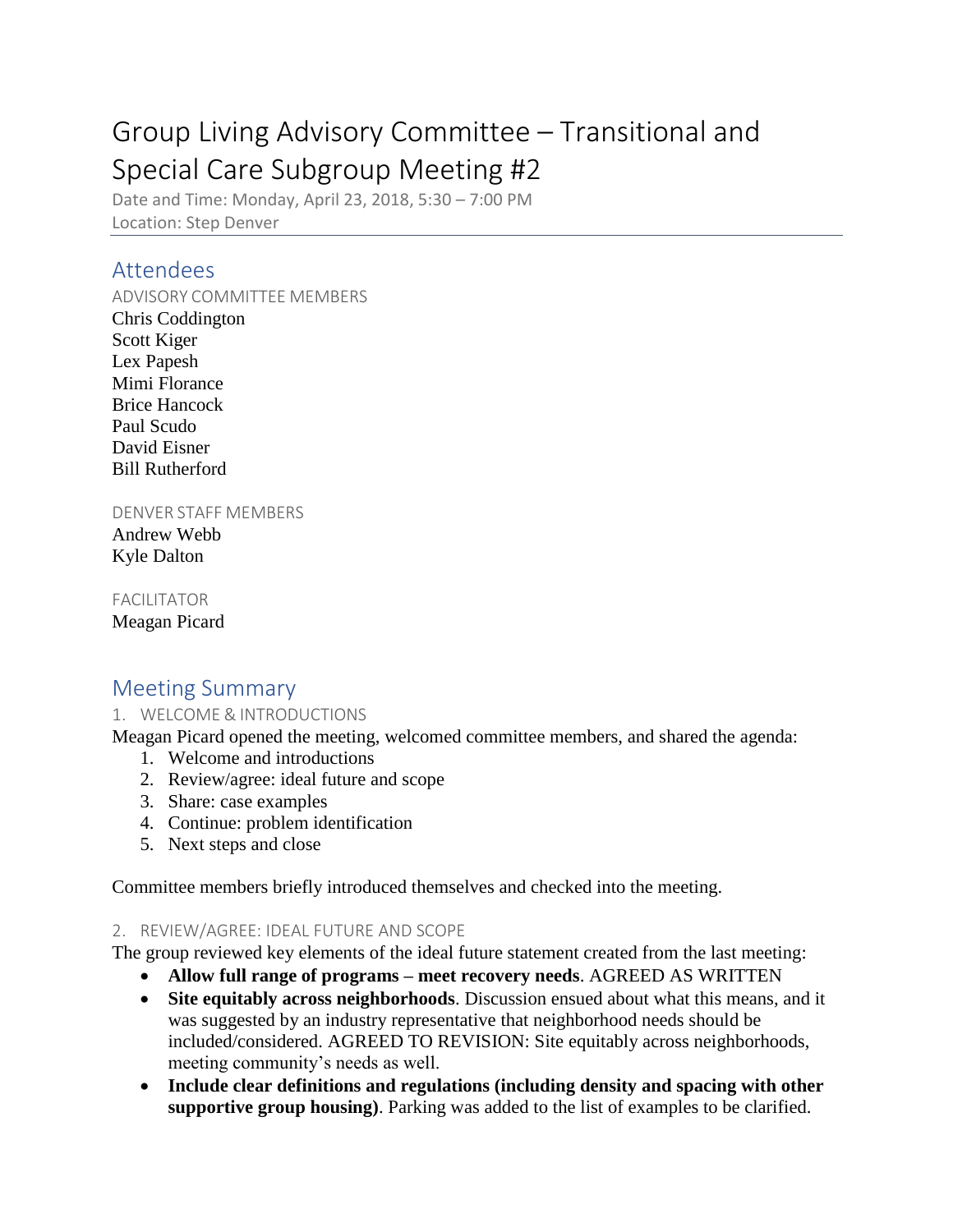Discussion about whether or not the word "supportive" should be included. One person said all group living is supportive in some way, and another noted that group living in general, no matter the type, has an impact on neighborhoods. AGREED TO REVISION: Include clear definitions and regulations (including parking, density and spacing with other group housing).

Guiding values/principles from the draft ideal future statement were also reviewed and agreed upon:

- Be good neighbors, reciprocally neighborhoods are made better places to live together
- Industry integrity maintained
- Added: not here to tell people how to run their households
- Added: comply with fair housing laws

#### 3. SHARE: CASE EXAMPLES

Lex shared a story about a sober home gone wrong, which ended up with 28 people living in a 3500 square foot home that was leased with approval for only 5 residents. The story exposed a misunderstanding about the differences between treatment, rehab and sober living arrangements. It also showed how unscrupulous businesses can abuse the fair housing protections for people in recovery. It was pointed out that protections are intended for people in recovery not for unscrupulous business owners. Discussion ensued about whether or not the zoning code can help to curb these abuses. This could be a small residential care use, but most sober homes don't seek permitting because they believe they exist outside the home as they live as "families in sobriety". Some expressed concern over why people in recovery would be able to claim a disability if not in actual treatment. If in treatment, wouldn't they be subject to zoning code for small residential use types? Questions were also raised about the differences in zoning permits versus other licenses, and the group discussed how the code could require licensing compliance, and work can be done elsewhere to improve licensing requirements.

Paul shared a story about the process his organization went through in a neighborhood that went very well. They followed the rules as they understood them, received helpful guidance from planning staff and engaged in highly transparent, above-and-beyond conversations with the neighborhood association and residents. This process took several months (took a little longer due to Denver planning staff change), but they felt positive about it. David shared that they had a similar experience the last time they sought to permit/site a new large residential facility. Discussion ensued about the level of confidence they had about engaging with the neighborhood and about how it takes to go through this process. They said they didn't really know what they were doing but wanted to do everything they could to ease concerns and have good relationships with their neighbors. One organization that has small residential facilities said a four-month process would cost them \$28,000. A neighborhood representative suggested that maybe small residential uses shouldn't be required to go through the neighborhood notification process, especially since the neighborhood doesn't actually have a say. Another neighborhood representative said an organization had a bad experience in their neighborhood and withdrew that effort after receiving threats from someone in the neighborhood.

#### 4. CONTINUE: PROBLEM IDENTIFICATION